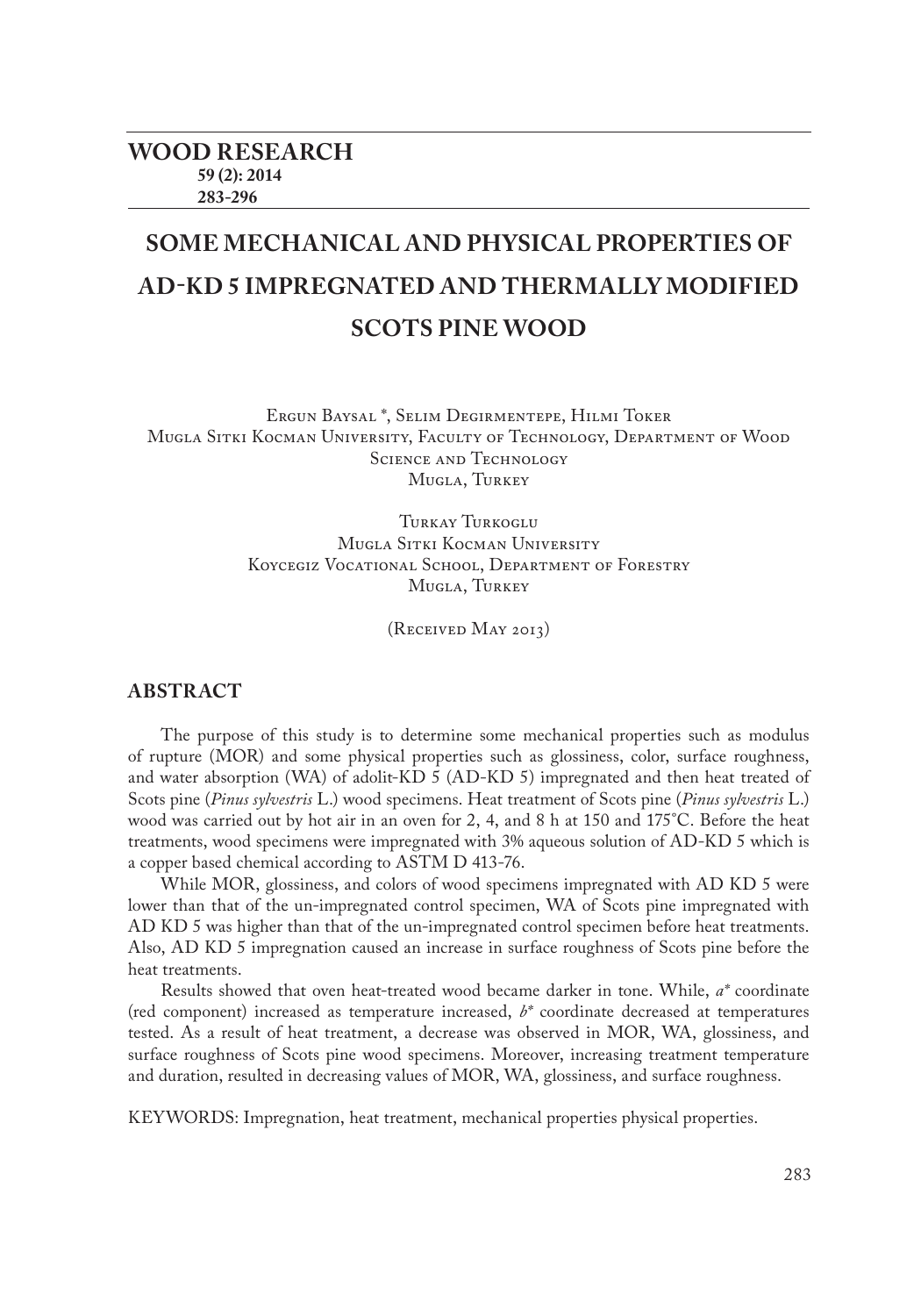## **INTRODUCTION**

Thermal treatment or heat treatment is a way of drastically changing the properties of wood and in some sense of producing a "new material". During the last decade, heat-treated wood has been commercialized and produced on a large scale (Sundqvist 2004). The maximum temperature during the heat treatment varied from 180 to 280°C and from 15 minutes to 24 hours depending on the process, wood species, sample size, moisture content of the wood, the desirable mechanical properties, resistance of biological attack, and the dimensional stability of the final product (Kamdem et al. 2002). Heat treatment of wood changes its chemical composition by degrading both cell wall compounds and extractive (Esteves et al. 2008a). The main purpose of heat treatment is to achieve new material properties, rather than dry wood, material properties such as increased biological durability (Kamdem et al. 2002, Boonstra and Tjerdsma 2006, Mazela et al. 2003, Sailer et al. 2000), improved dimensional stability (Tejada et al. 1997, Yildiz 2002, Tjeerdsma et al. 1998, Kocaefe et al. 2008 ), a darker color like the one seen in most tropical woods and considered to be an advantage in terms of aesthetic in some applications (Bekhta and Niemz 2003, Bourgois et al. 1991, Mitsui et al. 2001, Yildiz 2002), reduction in hygroscopiticity (Stamm and Hassen 1973, Militz 2002, Borrega and Kärenlampi 2010, Obataya et al. 2002), reduction in water absorption (Youngdong and Xiaomei 2006, Živković et al. 2008, Metsä-Kortelainen et al. 2006) and increased surface quality (Yildiz 2002, Unsal and Ayrilmis 2005, Korkut et al. 2008, 2009). However, although heat treated wood shows the advantage in terms of aesthetic properties (uniform and effective change in color) and some technical guidelines (much reduced swelling and shrinkage and improved resistance to the fungus), it has some shortcomings when compared to normal wood. The mechanical properties are substantially reduced, so that the material generally used for fully supported the structure (Vukas et al. 2010). Moreover, as a result of heat treatment, the wood becomes more brittle, and its mechanical strength and technological properties decrease in relation to the level of heat treatment (Gunduz et al. 2008). Also, Westin et al. (2006) noted that thermal treated wood is susceptible to some biodegrading agents and soil- inhabiting decay organisms. Therefore, it is not recommended in ground contact use (Jämsä and Viitaniemi 2001). Aside from wood modification, preservative treatment is effective and can extend the service life of wood and wood products (Ahmed and Moren 2012). However, many of the effective poisonous chemicals are also questionable. Increased public concern on the environmental effect of many wood preservatives has emerged. The focus on copper-based preservatives has increased following concerns about environmental effects of chromium and arsenic and resulting restrictions on the use of chromated copper arsenate (CCA) (Freeman and McIntyre 2008). So, a copper-based wood preservative, adolit KD 5 was selected in our study. It contains 20.53 % copper (II) hydroxidecarbonate, 10.0 % didecylpolyoxethylammonium borate, and 8.0 % boric acid (Ozgenc et al. 2012).

In this study, it was aimed to investigate some mechanical properties such as modulus of rupture and some physical properties such as color, glossiness, surface roughness, and water absorption of Scots pine (*Pinus sylvestris* L.) impregnated with AD-KD 5 which is a copper based impregnation chemical before heat treatment.

## **MATERIAL AND METHODS**

#### **Preparation of test specimens and chemicals**

Air-dried sapwood specimens of Scots pine (*Pinus sylvestris* L.) were prepared for impregnation treatment with dimensions of 20 (radial)  $x$  20 (tangential)  $x$  360 (longitudinal)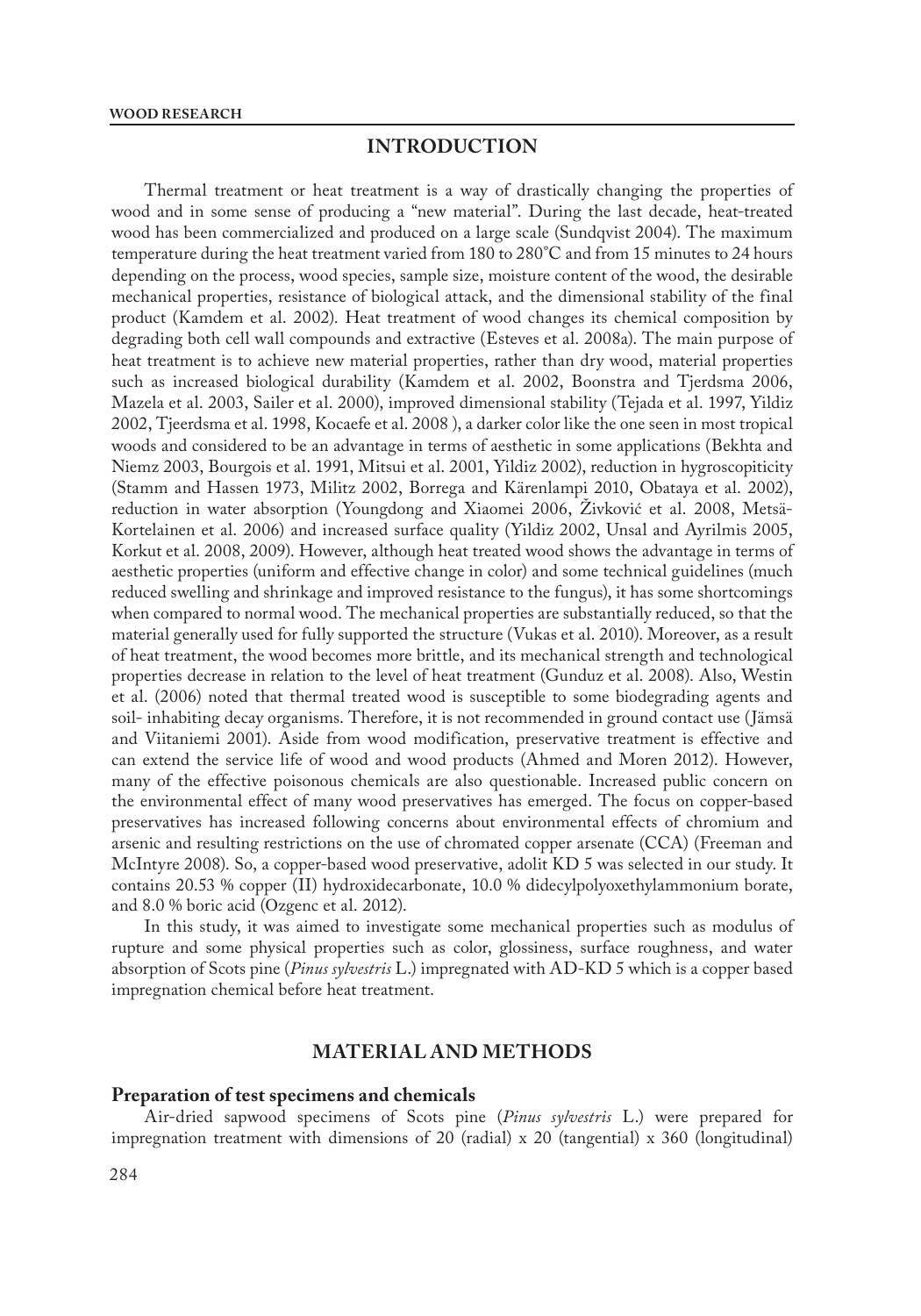mm for MOR test, 20 (radial) x 20 (tangential) x 10 (longitudinal) mm for WA test, 6 (radial) x 75 (tangential) x 150 (longitudinal) mm for glossiness, color, and surface roughness tests. An aqueous solution of AD-KD 5 was dissolved in distilled water to a concentration of 3 percent. All specimens were conditioned at 20°C and 65 % relative humidity for two weeks before tests. Ten replicate specimens were used for each treatment.

## **Impregnation method**

Wood specimens were impregnated with 3 percent aqueous solution of AD-KD 5 according to ASTM D 1413 (1976). Retention was calculated from the following equation:

$$
G \times C
$$
  
Retention =  $\times$  10  $(kg.m^{-3})$  (1)

where: G- the amount of solution absorbed by wood that is calculated by  $T_2$ -  $T_1$  $T<sub>2</sub>$  - weight of wood after impregnation (g)

 $T_1$  - weight of wood before impregnation (g)

C - solution concentration as percentage,

V - the volume of the specimen as cm3.

## **Heat modification**

Heat treatment was performed using a temperature-controlled laboratory oven. Two different temperatures (150 and 175°C) and three treatment durations (2, 4, and 8 h) were applied to wood specimens under atmospheric pressure and in the presence of air.

## **Modulus of rupture (MOR)**

The modulus of rupture of wood specimens was performed according to TS 2474 (1976). The MOR of wood samples treated with AD-KD 5 was calculated using the following equation:

$$
MOR = \frac{3 \times P \times I}{2 \times b \times h^2}
$$
 (kg.cm<sup>-2</sup>) (2)

where:  $P -$  the maximum load (kg),

 $I$  - span (cm),

b - the width of specimen (cm),

h - thickness of specimen (cm),

Y - the deflection (cm).

## **Water absorption test**

Water absorption test was conducted according to AWPA M-10 (AWPA M-10 1977). In the applied method, specimens were submerged in distilled water for 96 h after being evacuated for 90 min at 760 mm Hg-1. Saturated weights of the specimens were measured immediately after the given water absorption period. Specimens were then dried at  $103 \pm 2^{\circ}C$  and reweighed to determine their oven dried weights. Water absorption levels (WA) were calculated by following equation: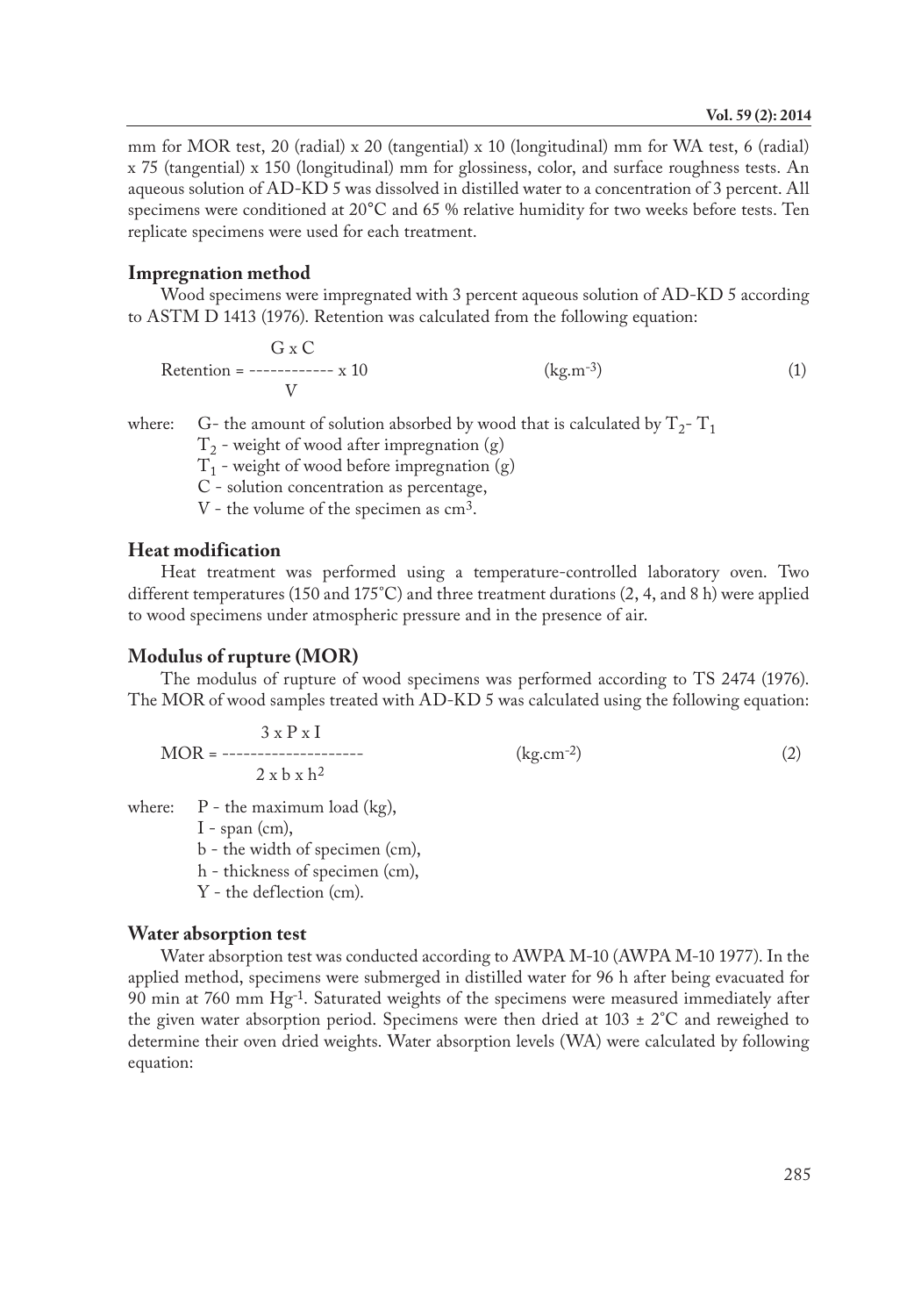$$
WA =
$$
  $W_{wf} - W_{oi}$   
\n $W_A =$   $W_{oi}$  (3)  
\n $W_{oi}$ 

where:  $W_{wf}$  - the saturated weights of specimens after water absorption period, W<sub>oi</sub> - the oven-dried weights after water absorption period.

#### **Glossiness test**

The glossiness of wood specimens was determined using a glossmeter (BYK Gardner, Micro-TRI-Gloss) according to ASTM D523-08 (2008). The chosen geometry was an incidence angle of 60º. Results were based on a specular gloss value of 100, which relates to the perfect condition under identical illuminating and viewing conditions of a highly polished, plane, black glass surface.

## **Color test**

The color parameters  $a^*$ ,  $b^*$ , and  $L^*$  were determined by the CIELAB method. The  $L^*$  axis represents the lightness, whereas a\* and  $b^*$  are the chromaticity coordinates. The + a\* and -a\* parameters represent red and green, respectively. The +b\* parameter represents yellow, whereas -b\* represents blue. L\* can vary from 100 (white) to zero (black) (Zhang 2003). The colors of the specimens were measured by a colormeter (X-Rite SP Series Spectrophotometer) before and after heat treatment. The measuring spot was adjusted to be equal or not more than one-third of the distance from the center of this area to the receptor field stops. The color difference,  $(\Delta E^*)$  was determined for each wood as follows (ASTM D 1536–58 T 1964):

$$
\Delta a^* = a^*f - a^*i \tag{4}
$$

$$
\Delta b^* = b^*f - b^*i \tag{5}
$$

$$
\Delta L^* = Lf^* - L^*i
$$
\n
$$
(\Delta E^*) = \left[ (\Delta a^*)^2 + (\Delta b^*)^2 + (\Delta L^*)^2 \right] 1/2
$$
\n(7)

where:  $\Delta a^*$ ,  $\Delta b^*$ , and  $\Delta L^*$  are the changes between the initial and final interval values.

#### **Surface roughness**

The Mitutoyo Surftest SJ-301 instrument was used for surface roughness measurements according to DIN 4768 (1990). Three roughness parameters which are mean arithmetic deviation of profile (*Ra*), mean peak-to-valley height (*Rz*), and and root mean square (*Rq*) and these parameters were widely employed in former studies to evaluate surface characteristics of wood and wood based materials (Hiziroglu 1996, Hiziroglu and Graham 1998). *Ra* is the average distance from the profile to the mean line over the length of assessment. *Rz* can be calculated from the peak-to valley values of five equal lengths within the profile *Rq* is the square root of the arithmetic mean of the squares of profile deviations from the mean line (Mummery 1993).

## **RESULTS AND DISCUSSION**

#### **Modulus of rupture**

Tab. 1 shows AD-KD 5 retention level and MOR of Scots pine wood specimens. Retention of AD-KD 5 was found to be as 20.3 kg.m-3. The MOR values of untreated wood specimens were higher compared to those of AD-KD 5 impregnated wood specimens. Our results showed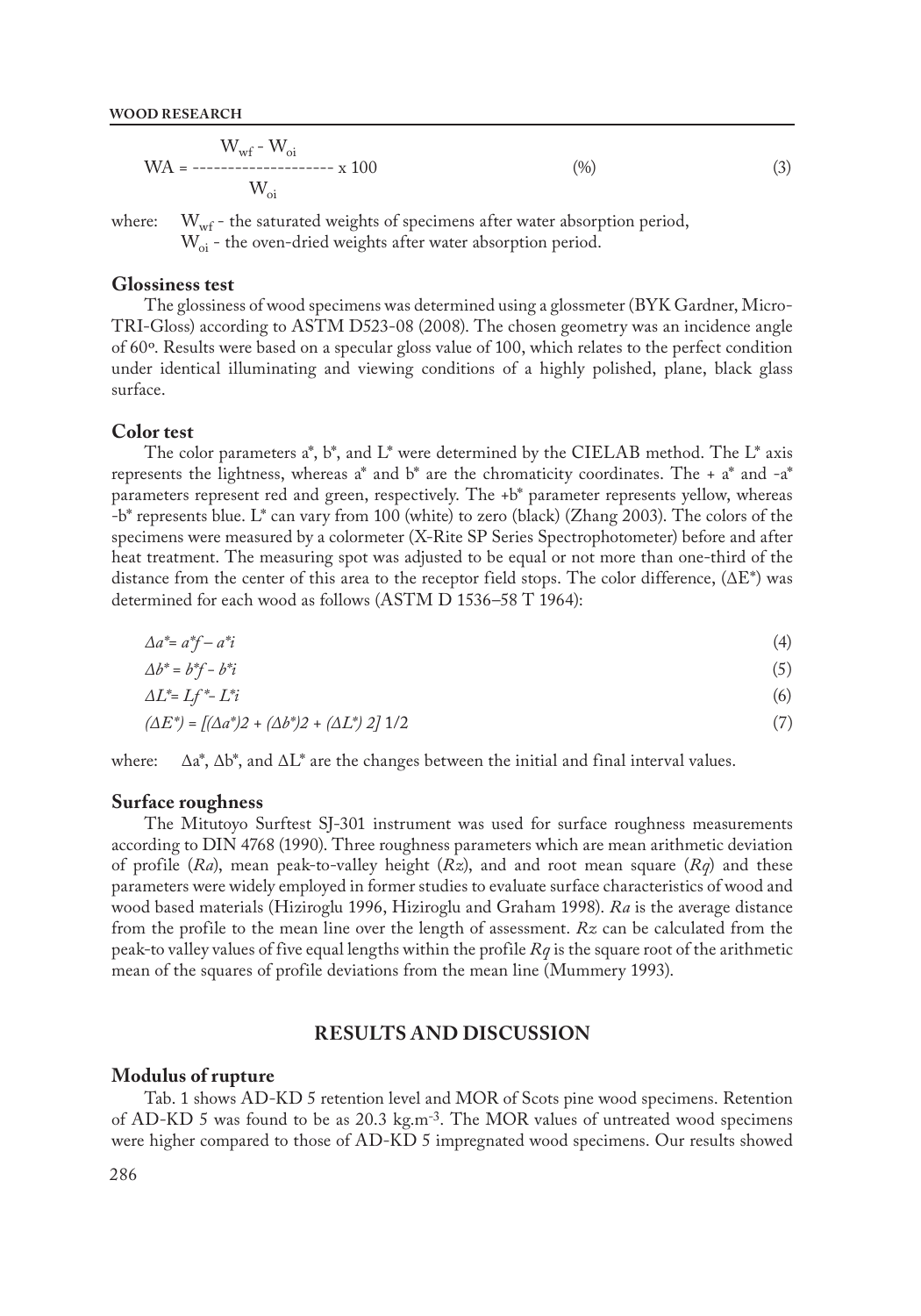that AD-KD 5 treatment decreased the MOR of Scots pine wood specimens. In our study, a waterborne type preservative such as AD-KD 5 chemical was used. Waterborne preservative formulations do react with the cell wall components and can cause cell wall hydrolysis, and this reaction causes strength reduction (Winandy 1988). In our study, AD-KD 5 treatment decreased 3.16 % of MOR for Scots pine. Simsek et al. (2013) found that 4 % aqueous solution of AD-KD 5 and CCB treatments decreased 9.28 and 10.66 % of MOR for Scots pine. Our results are lower than the data from Simsek et al. (2013). It may be due to using a lower concentration level of AD-KD 5 in this study. In our study 3% aqueous solution was used and retention level was a lower compared to retention levels of the aforementioned study. Our results showed that heat treatments decreased the MOR of Scots pine wood specimens. In our study, heat treatments decreased 7.11 to 31.53 % of MOR for Scots pine. Korkut and Hiziroglu (2009) investigated the effect of heat treatment on MOR of Hazelnut wood. They found that MOR of heat treated at 180°C for 10 h was 31.86 % lower than unheated wood specimens. Another similar study, Korkut (2008) noted that MOR of heat treated Uludag fir wood at 180°C for 10 h was 29.28 % lower than unheated control specimen. The decreases in the strength properties can be explained by the rate of thermal degradation and losses of substance as a result of treatment process. This deterioration might be explained as due to hemicellulose degradation (Won et al. 2012). The primary reason for the strength loss is the degradation of hemicelluloses, which is less resistant to heat than cellulose and lignin. It is well-known fact that changes of hemicelluloses play key roles in the strength properties of wood heated at high temperatures (Hillis 1994). Dwianto et al. (1996) reported that degradation of hemicelluloses causes the cross-linking reactions in matrix substance and the crystallization of microfibrils as well as the relaxation of stresses stored in microfibrils and matrix substance. Our results showed that MOR values of Scots pine wood specimens decreased with increasing treatment temperature and duration. These results are in accordance with the findings of some of the earliest experiments conducted (Korkut 2008, Esteves et al. 2008b, Korkut and Hiziroglu 2009).

|                             | Duration       | Retention     | <b>MOR</b>             | <b>Difference</b> |  |
|-----------------------------|----------------|---------------|------------------------|-------------------|--|
| Impregnation/Temp.          | (hours)        | $(kg.m^{-3})$ | $(kg.cm^{-2})$         | (%)               |  |
| Control                     |                |               | 1110 (92) <sup>b</sup> |                   |  |
| $AD-KD5$                    |                | 20.3          | 1075 (39)              | $-3.16$           |  |
|                             | $\overline{2}$ |               | 1031 (98)              | $-7.11$           |  |
| $AD-KD$ 5+ 150 $^{\circ}$ C | 4              |               | 994 (159)              | $-10.45$          |  |
|                             | 8              |               | 938 (118)              | $-15.49$          |  |
|                             | $\overline{2}$ |               | 871 (96)               | $-21.53$          |  |
| $AD-KD$ 5+ 175 $°C$         | 4              |               | 813 (174)              | $-26.76$          |  |
|                             |                |               | 760(55)                | $-31.53$          |  |

*Tab. 1: MOR of Scots pine after thermal modification a.*

<sup>a</sup> Ten replication were made for each treatment group.

b Values in paranthesis are standard deviations.

#### **Water absorption**

Water absorption levels (WA) of Scots pine wood impregnated with AD-KD 5 and then heat treated are given in Tab. 2. Results indicated that the WA levels of Scots pine impregnated with AD-KD 5 were higher than the control specimen. As a waterborne inorganic salt, AD-KD 5 may be hygroscopic and hygroscopic structure of AD-KD 5 affects the water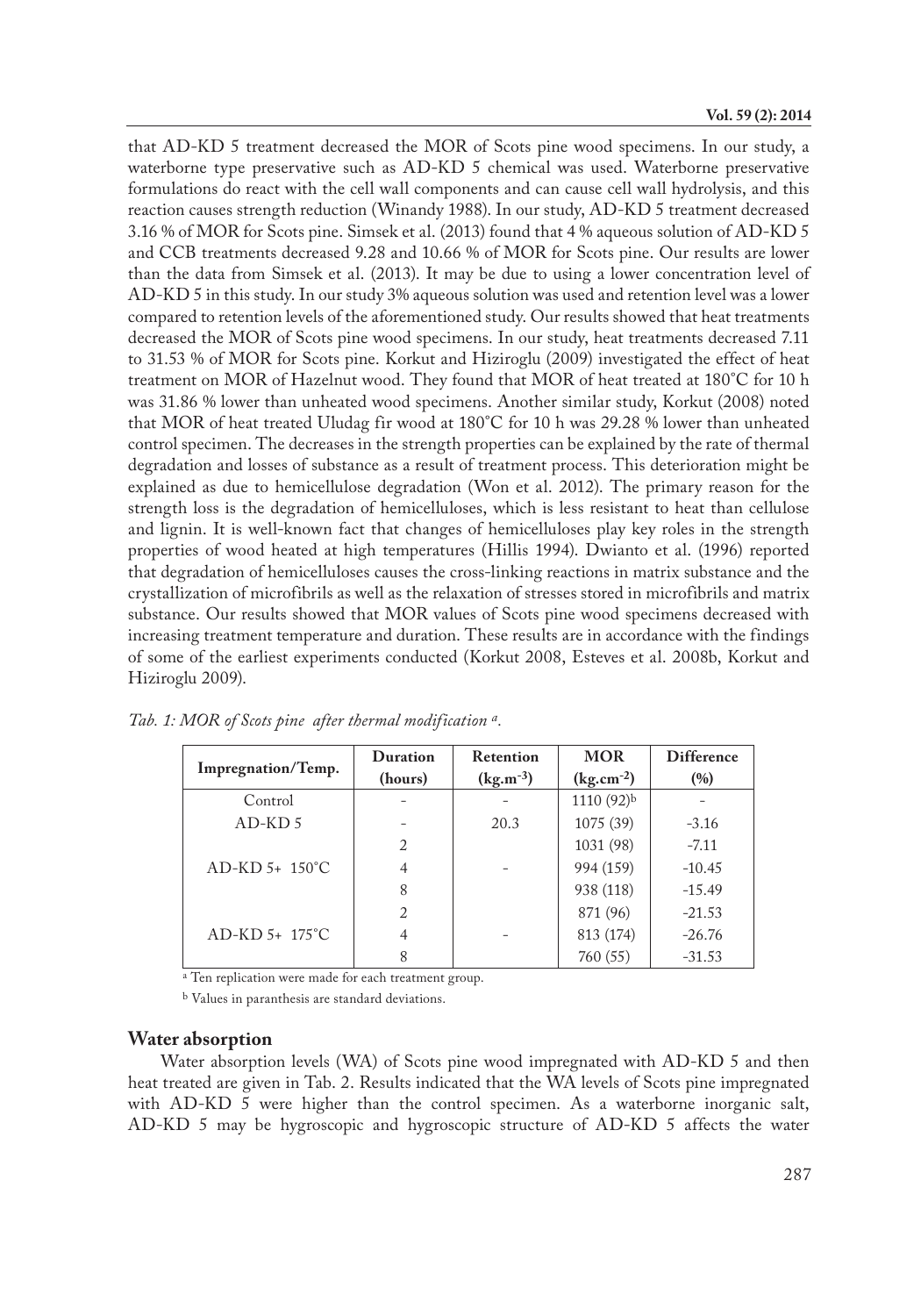absorption levels of Scots pine wood. Our results showed that heat treatments decreased WA of Scots pine. In our study, heat treatments decreased 2.15 to 12.61 % of WA for Scots pine. As heat treatment reduces the number of free hydroxyl group, it slows the receiving water and the cell walls absorb less water (Vukas et al. 2010). With the degrading of carbohydrates after heat treatment, the concentration of water-absorbing hydroxyl groups decreases resulting in slow water uptake and absorption (Kartal et al. 2007; Kamdem et al. 2002). Our results showed that the water absorption of these specimens decreased with temperature and time. Kartal et al. (2007) investigated that WA of boron treated and heat modified wood. They reported that in general, the higher the treatment temperature and the longer the treatment time, the lower the amount of absorbed water, with the exception that the specimens heat treated at 180°C for 2 h showed higher water absorption. Li et al. (2011) investigated the effect of heat treatment on WA levels of Douglas fir wood. They found that higher treatment temperature and longer treatment time resulted in lower WA of Douglas fir wood. Renmei and Xiaohui (1995) and Youngdong and Xiaomei (2006) noted that water absorption decreases with the increase of heat-treatment temperature. The results of this study are consistent with these findings.

| Impregnation/Temp.   | Duration<br>(hours) | Water absorption<br>$(96 \text{ hours})$ $(\% )$ | <b>Difference</b><br>(%) |
|----------------------|---------------------|--------------------------------------------------|--------------------------|
| Control              |                     | $61.65(2.12)^{b}$                                |                          |
| $AD-KD5$             |                     | 63.87(4.05)                                      | $+3.6$                   |
|                      | $\overline{2}$      | 60.32(4.30)                                      | $-2.15$                  |
| $AD-KD$ 5 + 150 $°C$ | 4                   | 59.29(3.78)                                      | $-3.82$                  |
|                      | 8                   | 57.74(4.21)                                      | $-6.34$                  |
|                      | $\overline{2}$      | 58.97(4.73)                                      | $-4.34$                  |
| $AD-KD.5 + 175$ °C   |                     | 55.75(3.69)                                      | $-9.57$                  |
|                      | 8                   | 53.87(2.76)                                      | $-12.61$                 |

*Tab. 2: Water absorption levels of Scots pine after thermal modification a.*

a Ten replication were made for each treatment group.

b Values in paranthesis are standard deviations.

## **Glossiness**

Glossiness values of the wood surfaces at a 60° incidence angle measured before and after heat treatment are given in Tab. 3. Glossiness a property of reflecting light in a mirror-like fashion is very important for an aesthetic and decorative appearance of coated wood surface (Cakicier et al. 2011). The highest glossiness value was 4.80 for un-impregnated and un-heated Scots pine wood specimen. Glossiness value of only AD-KD 5 impregnated Scots pine wood was 2.24. Therefore, pre-treatment with copper based formulation such as AD-KD 5 caused a high decrease on glossiness of wood. The impregnation process with the solution might limit the glossiness to a point in Scots pine, probably owing to the absorption and dispersion of the reflected rays by salt crystals prominent in the large lumens of the tracheid of the wide early wood sections of the grains. Thus, the presence of this photoactive ion on the wood surface was assumed to cause the same losses in glossiness of wood (Yalinkilic et al. 1999). Heat treatments decreased gloss values of Scots pine specimens to some extent. The glossiness values of Scot pine wood decreased 11.11 to 33.33 % after heat treatments. Our results showed that glossiness values of Scots pine wood specimens decreased with increasing treatment temperature and duration and this was consistent with the findings in previous studies (Aksoy et al. 2011, Korkut et al. 2013).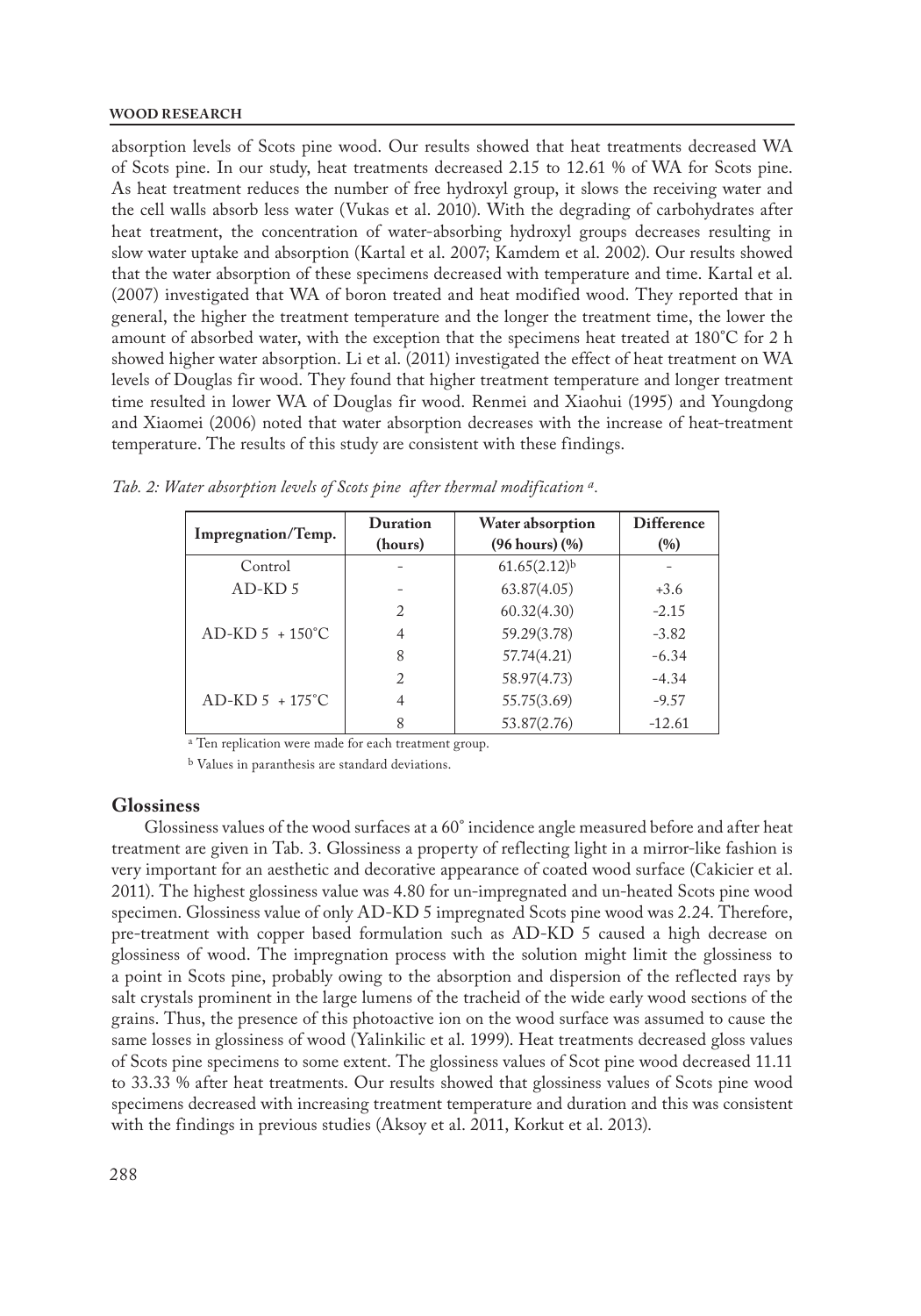| Impregnation /Temp.  | Duration       | <b>Before thermal</b> | After thermal | <b>Difference</b> |  |
|----------------------|----------------|-----------------------|---------------|-------------------|--|
|                      | (Hours)        | modification          | modification  | (%)               |  |
|                      |                | $60^\circ$            | $60^\circ$    | $60^\circ$        |  |
| Control              |                | $4.80(0.62)^{b}$      |               |                   |  |
| $AD-KD5$             |                | 2.24(0.35)            |               |                   |  |
| $AD-KD$ 5 + 150 $°C$ | $\overline{2}$ | 2.06(0.30)            | 1.80(0.23)    | $-12.62$          |  |
|                      | 4              | 2.00(0.25)            | 1.72(0.19)    | $-14.00$          |  |
|                      | 8              | 1.96(0.05)            | 1.62(0.08)    | $-17.34$          |  |
|                      | $\overline{2}$ | 1.98(0.33)            | 1.76(0.36)    | $-11.11$          |  |
| $AD-KD$ 5 + 175 $°C$ | 4              | 1.86(0.18)            | 1.38(0.08)    | $-25.80$          |  |
|                      |                | 1.74(0.29)            | 1.16(0.24)    | $-33.33$          |  |

*Tab. 3: Glossiness values of Scots pine before and after thermal modification a.*

a Ten replication were made for each treatment group.

b Values in paranthesis are standard deviations.

## **Color changes**

Tab. 4 shows the *L\**, *a\**, *b\**, and *∆E\** parameters of Scots pine before and after heat treatments. As can be seen from Tab. 2, pre-treatment with AD-KD 5 before heat treatment highly decreased *L\*, a\**, and *b\** of Scots pine wood specimens before heat treatment. Our results showed that *L\** and b\* values decreased after heat treatment, whilst a\* increased. The decrease in *L\** at all temperatures indicates that the specimens became darker with the treatment time. Darkening with heat treatment increased with treatment temperature and duration and this is consistent with earlier findings (Matsuo et al. 2010, Mitsui et al. 2003, Militz 2002, Akgul and Korkut 2012). The darkening of heat- treated Scots pine might be related to a reduction in holocellulose content as the temperature increases (Bourgois et al. 1991). As wood is heated, acetic acid is formed from acetylated hemicelluloses by hydrolysis (Forsman 2008).

*Tab. 4: Color changes of Scots pine before and after thermal modification a.*

| Impregnation/<br>Temp. | Duration<br>(hours)      |              | <b>Before thermal modification</b> |             | After thermal modification |            | After thermal modification |              |              |              |              |
|------------------------|--------------------------|--------------|------------------------------------|-------------|----------------------------|------------|----------------------------|--------------|--------------|--------------|--------------|
|                        |                          | $Li^*$       | ai*                                | $hi^*$      | $Lf^*$                     | $af^*$     | $bf^*$                     | $\Delta L^*$ | $\Delta a^*$ | $\Delta b^*$ | $\Delta E^*$ |
| Control                | ۰                        | 75.57(7.85)b | 7.09(1.11)                         | 31.50(4.68) |                            |            |                            |              |              | ۰            |              |
| $AD-KD5$               | $\overline{\phantom{a}}$ | 52.75(3.05)  | 0.21(0.07)                         | 23.47(2.15) |                            |            |                            | ۰            |              | ۰            |              |
| AD-KD 5+150°C          | 2                        | 51.53(3.04)  | $-0.19(0.05)$                      | 22.12(3.03) | 45.86(3.28)                | 4.15(1.54) | 21.74(3.13)                | $-5.67$      | 4.34         | $-0.39$      | 7.19         |
|                        | $\overline{4}$           | 52.44(4.51)  | $-0.26(0.17)$                      | 22.34(2.11) | 45.62(5.48)                | 5,86(1,66) | 21.92(2.10)                | $-6.82$      | 6.12         | $-0.42$      | 9.25         |
|                        | 8                        | 53.00(2.45)  | $-0.67(0.19)$                      | 23.33(3.36) | 45.32(5.97)                | 6,78(1,66) | 22.74(2.07)                | $-7.67$      | 7.45         | $-0.59$      | 10.73        |
|                        | 2                        | 52.78(2.21)  | $-0.48(0.09)$                      | 22.98(7.71) | 43.59(4.95)                | 6.38(1.72) | 22.36(2.01)                | $-9.19$      | 6.86         | $-0.62$      | 11.58        |
| $AD-KD 5 + 175$ °C     | $\overline{4}$           | 54,77(7.70)  | $-1.39(0.49)$                      | 22.77(3.36) | 35.16(4.85)                | 7.69(1.39) | 17.16(2.99)                | $-19.61$     | 9.08         | $-5.61$      | 22.52        |
|                        | 8                        | 55.22(1.27)  | $-1.43(0.33)$                      | 22.22(1.20) | 31.09(5.81)                | 7.77(1.89) | 12.49(6.40)                | $-24.13$     | 9.20         | $-9.73$      | 28.03        |

a Ten replication were made for each treatment group.

b Values in paranthesis are standard deviations.

The released acid serves as catalyst in the hydrolysis of hemicelluloses to the soluble sugars (Thermowood Association 2003). The heat caramelizes the sugar to a brown color that affects the color of wood. As the degradation of hemicelluloses accelerates with temperature, the color will become darker with increased treatment temperature (Forsman 2008). The ∆*a\** values were found to be 4.34- 9.20 for heat treated Scots pine wood specimens. Positive values of *Δa\** after heat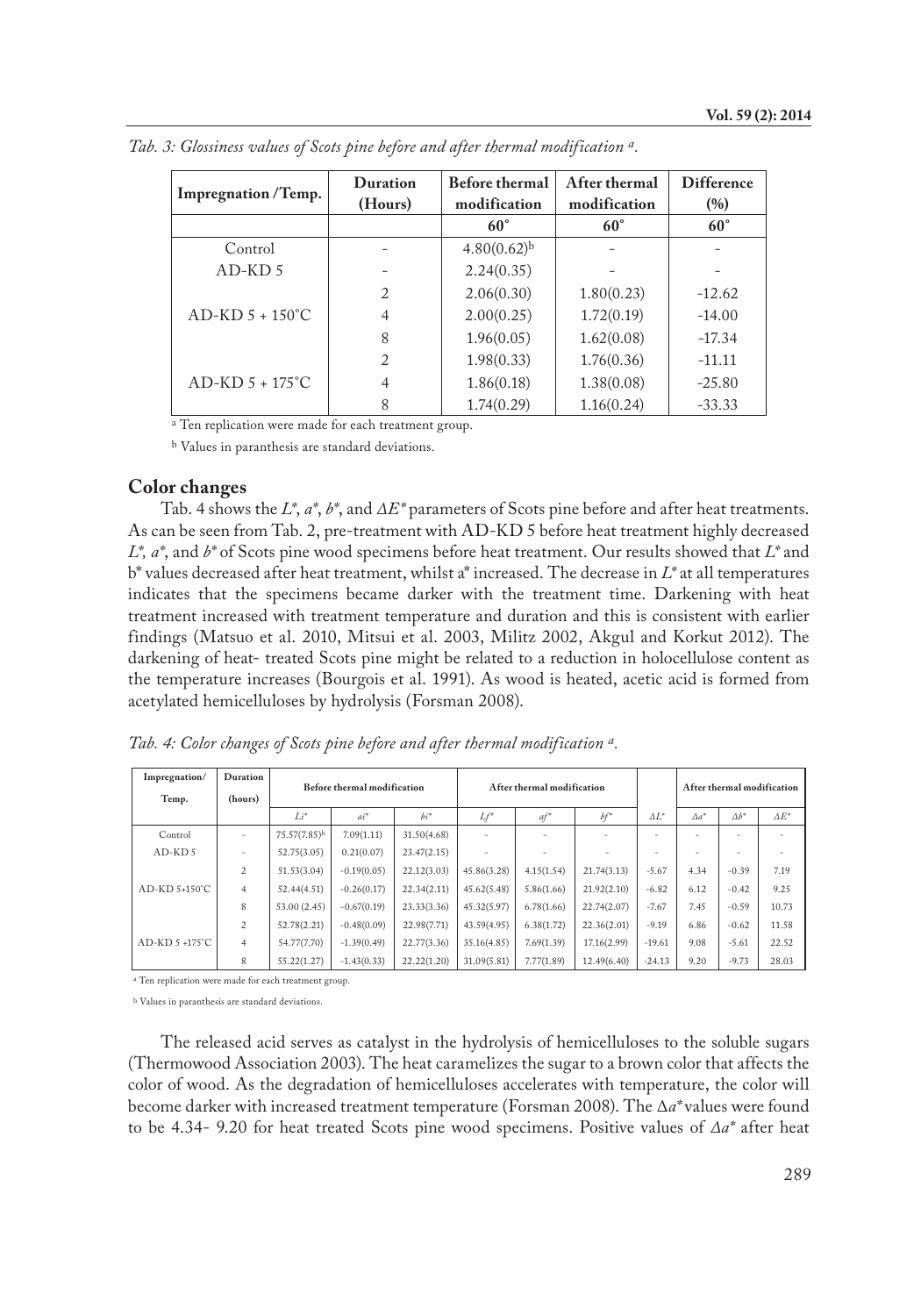treatment show a tendency of wood surface to become reddish. The increase of the chromaticity coordinate  $(\Delta a^*)$  may be explained by the modification of some chromophoric groups of lignin (Grelier et al. 2000). Our results showed that the *Δa\** of heat-treated Scots pine increased with treatment temperature and duration. Pincelli et al. (2012) investigated the effect of thermal rectification on colors of eucalyptus and pine wood. They noted that the green-red coordinate (*a\**) tended to be homogenized for both species, as it decreased in eucalyptus, and increased in pinus, as the maximum temperature in thermal treatment increased. Aksoy et al. (2011) reported that the *Δa\** of heat-treated Scots pine increased with treatment duration and temperature, it became more reddish. Our results are in good agreement with these researchers' findings. Negative values of *∆b\** indicate a tendency of wood surface to become bluing after heat treatments. While heat treatments resulted in a slight decrease in the *∆b\** values of the Scots pine wood at 150°C for 2 4, and 8 h and at 175°C for 2 h, it drastically decreased at 175°C for 4 and 8 h. The *∆b\** values were found to be  $(-0.39) - (-9.73)$  for heat treated Scots pine wood specimens. Bekhta and Niemz (2003) noted that a considerable decrease in yellow color after treatments above 150ºC. This is a result suggesting that considerable chemical changes, involving volatilizing of some compounds (probably extractives) that confer yellow color to pinus wood, might have occurred in treatments above 160ºC (Pincelli et al. 2012). Our results are consistent with this researchers' finding. The yellow color is associated with the presence of chromophores in the lignin and extractives, as well as organometallic compounds in extractives. Untreated wood has quinonoids and stilbene structures in its lignin, which confer part of its yellow color (Falkehag et al. 1966). It is believed that thermal rectification has caused changes, to some extent, in the structure and/or quantity of these wood compounds (Pincelli et al. 2012). The total color changes *ΔE\** of Scots pine wood was changed from 7.19 to 28.03. *ΔE\** of Scots pine wood specimens were drastically increased after heat treatment at 200°C. Moreover, *ΔE\** of Scots pine wood increased with temperature and duration.

## **Surface roughness**

Surface roughness parameters such as *Ra*, *Rz*, and *Rq* values of impregnated and heated Scots pine wood are given in Tab. 5. Un-impregnated and un-heated control specimens had an average *Ra*, *Rz*, and *Rq* values 2.44, 17.08, and 3.25, respectively. Our results showed that impregnation with AD-KD 5 increased surface roughness of Scots pine. The increase of *Ra*  was 43, *Rz* was 16, and *Rq* was 23 %, respectively. Ayrilmis et al. (2006) investigated the effect of various fire retardants on surface roughness of plywood. They found that samples treated with 6 % concentration of boric acid had the highest *Rz* value. Also, they reported that The *Rz*  values of borax, boric acid, and monoammonium phosphate at higher concentrations (6 or 11 %) were always rougher than the lower concentrations (3 %) except for 11 % concentration of diammonium phosphate. The wooden materials with rough surface requires much more sanding process compared to one with smooth surface, which leads to decrease in thickness of the material and, therefore, increases the losses due to the sanding process (Dundar et al. 2008). However, the roughness of wood is a complex phenomenon. Several factors such as anatomical structure of wood, growing characteristics, machining properties and pre-treatments of wood before machining should be considered for the evaluation of the surface roughness of wood (Aydin and Colakoglu 2003, 2005, Temiz et al. 2005). Our results showed that heat modification decreased surface roughness of heated Scots pine wood specimens. The highest decrease of *Ra*, *Rz*, and *Rq*  were 20, 12.20, and 25.86 % for samples treated at 175°C for 8 h, respectively. This increase in smoothness is very important for many applications of solid wood. In addition, losses occurring in the planning machine are reduced and high quality surfaces are attained. (Unsal and Ayrilmis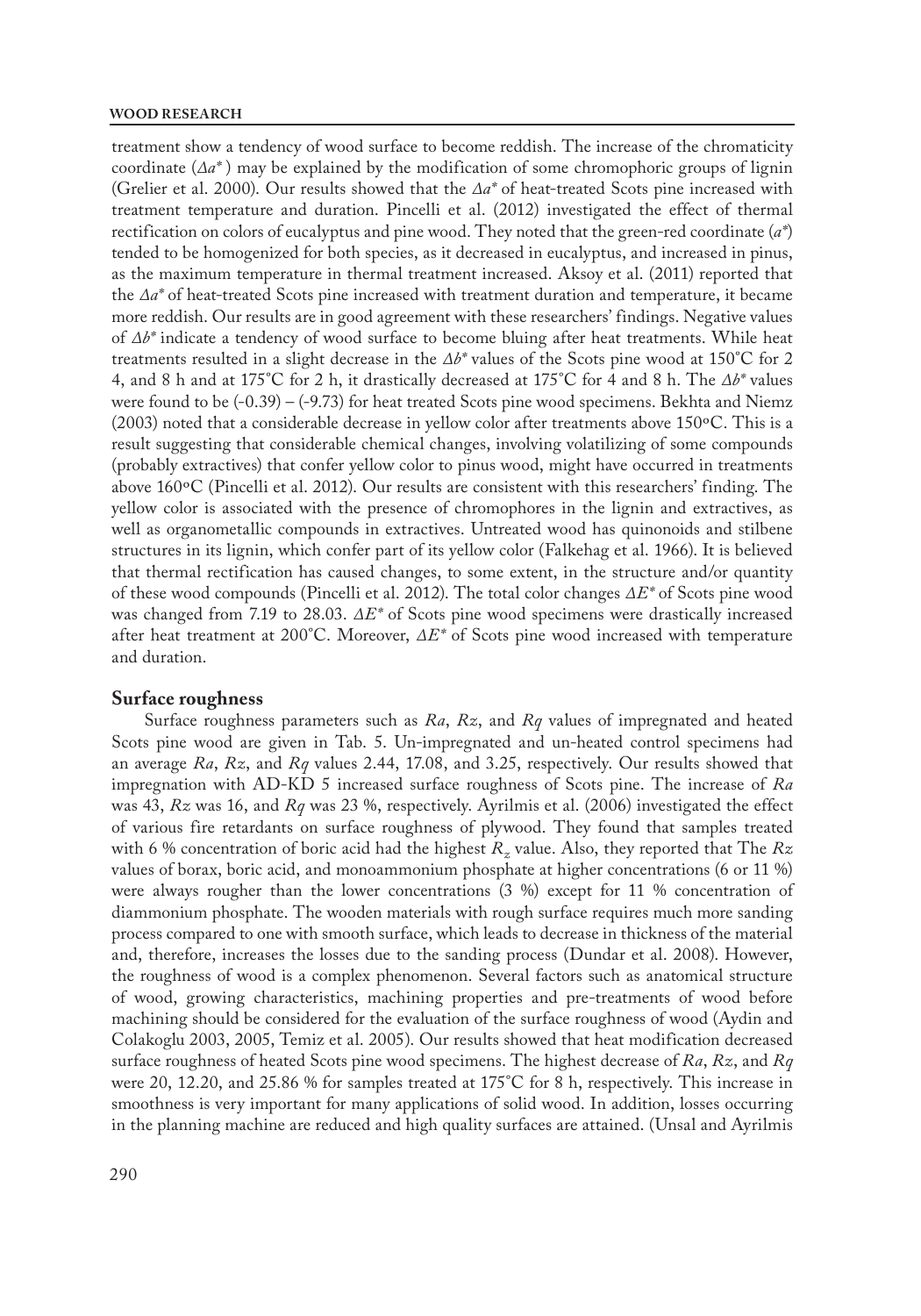2005). Bakar et al. (2013) investigated the surface roughness of heat treated rubber wood, red oak and eastern red cedar. They found that *Ra* values of heat treated rubber wood, red oak, and eastern red cedar exposed to a temperature of 190°C for 2 h had corresponding values of 23.09, 34.19 and 33.87 % reduction in *Ra*, respectively. Unsal and Ayrilmis (2005) investigated the surface roughness heat treated of Turkish river red gum wood. They found that *Ra* values of heat treated Turkish river red gum wood were reduced by up to 27.9 % at 180°C for 10 h when compared with the control samples. Another similar study, Korkut et al. (2009) found that *Ra*  and *Rz* values of heat treated European hophornbeam were reduced by 21.52 and 25.34 %, respectively. Our results are in good agreement with these researchers' findings. According to our results, higher temperature and duration resulted in lower surface roughness of Scots pine wood. These results are in accordance with the findings of some of the earliest experiments conducted (Korkut et al. 2009, Gunduz et al. 2008, Korkut and Guller 2008).

| Impregnation/Temp.   | Duration<br>(hours) | Before thermal modification |              |            | After thermal modification |             |            | Difference (%) |          |          |
|----------------------|---------------------|-----------------------------|--------------|------------|----------------------------|-------------|------------|----------------|----------|----------|
|                      |                     | Ra                          | Rz           | Rq         | $Ra^*$                     | $Rz^*$      | $Rq^*$     | Ra*            | $Rz^*$   | $Rq^*$   |
| Control              | ۰                   | $2.44(0.61)^{b}$            | 17.08(3.13)  | 3.25(0.82) |                            |             |            |                |          |          |
| AD-KD <sub>5</sub>   |                     | 3.27(0.85)                  | 19.90(4.14)  | 4.07(1.00) |                            |             |            |                |          |          |
| $AD-KD$ 5 + 150 $°C$ | 2                   | 3.85(0.91)                  | 23.24(3.53)  | 4.99(0.98) | 3.60(0.90)                 | 21.23(3.75) | 4.35(1.20) | $-6.49$        | $-8.64$  | $-12.82$ |
|                      | 4                   | 4.05(0.97)                  | 24.41(4.79)  | 5.07(1.23) | 3.60(0.97)                 | 21.92(4.18) | 4.40(1.20) | $-11.11$       | $-10.20$ | $-13.21$ |
|                      | 8                   | 4.25(0.82)                  | 25.48 (3.37) | 5.24(0.94) | 3.77(0.59)                 | 22,74(8.70) | 4.48(0.94) | $-11.29$       | $-10.75$ | $-14.50$ |
|                      | 2                   | 4.05(0.82)                  | 22.78(3.54)  | 4.93(0.98) | 3.44(0.82)                 | 21.04(3.01) | 4.09(0.70) | $-15.06$       | $-7.63$  | $-17.03$ |
| AD-KD 5+175°C        | 4                   | 4.65(0.44)                  | 26.01(4.01)  | 5.74(0.53) | 3.77(0.96)                 | 23.86(5.17) | 4.43(1.12) | $-18.92$       | $-8,26$  | $-22.82$ |
|                      | 8                   | 4.95(1.66)                  | 28.59(9.49)  | 6.07(2.05) | 3.96(1.04)                 | 25.10(6.78) | 4.50(0.80) | $-20.00$       | $-12.20$ | $-25,86$ |

*Tab. 5: Surface roughness of Scots pine before and after thermal modification a.* 

<sup>a</sup> Ten replication were made for each treatment group.

b Values in paranthesis are standard deviations.

# **CONCLUSIONS**

This study was performed to determine some mechanical properties such as MOR and some physical properties such as glossiness, color, surface roughness, and water absorption of AD-KD 5 impregnated and then heated Scots pine (*Pinus sylvestris* L.) at 150 and 175°C for 2, 4, and 8 h.

In our study, Scots pine wood specimens were impregnated with waterborne type preservative such as AD-KD 5 before heat treatment. Our results showed that preservative treatment contributed to lower MOR of Scots pine wood specimens. Also, AD-KD 5 treatment before heat treatment causes decrease in the loss of glossiness and color; and increase in surface roughness and water absorption. Our results showed that gloss, surface roughness, and water absorption of Scots pine wood specimens decreased after heat treatments. Heat treatment induces a strong decrease of luminance (darkening). While *a\** parameter increased with the increase in treatment severity, the *b\** decreased at temperatures tested 150 and 175°C. According to our results, higher treatment duration and temperature resulted in lower glossiness, surface roughness, MOR, and WA of Scots pine wood specimens.

In conclusion, a literature review indicated that thermal modification of wood was not adequate enough to ensure resistance against different biodegrading agents in outdoor use. It is expected that additional treatment with preservatives would improve wood performance in outdoor application (Ahmed and Moren 2012). Copper compounds are very effective against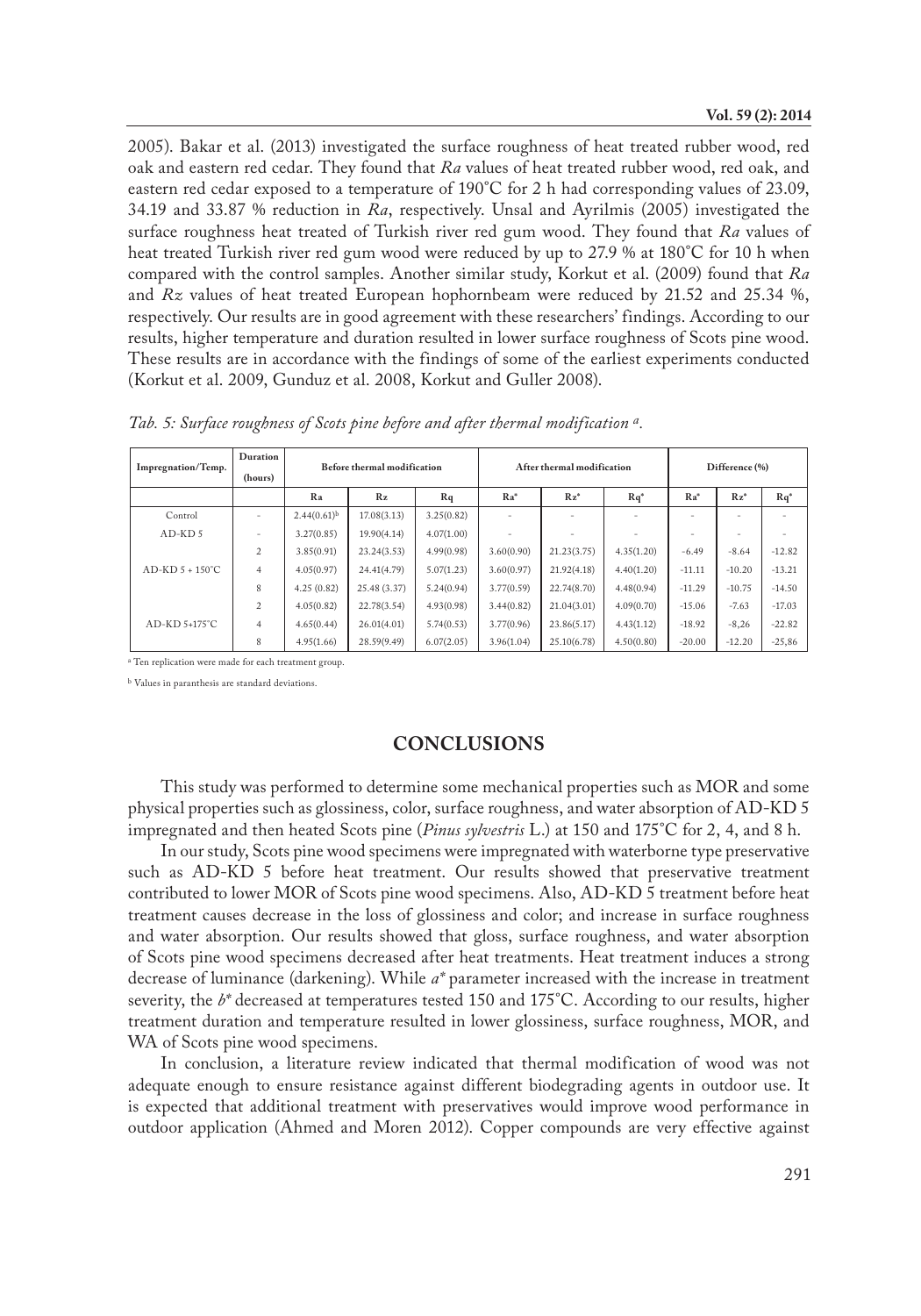numerous fungi and are the basis of numerous formulations of wood preservatives (Mourant et al. 2008). Copper compounds also have advantages: it is relatively easy to create waterborne formulations; it is easy to analyze and determine penetration in wood, and copper slows photo degradation by UV radiation and water (Archer and Preston 2006). Therefore, pre-treatment of Scots pine with a copper based wood preservative such as AD-KD 5 before heat treatment verify effectiveness against different wood-deteriorating organisms.

# **REFERENCES**

- 1. Ahmed, S.A., Morén, T., 2012: Moisture properties of heat-treated Scots pine and Norway spruce sapwood impregnated with wood preservatives. Wood Fiber Sci 44(1): 85-93.
- 2. Akgul, M., Korkut, S., 2012: The effect of heat treatment on some chemical properties and colour in Scots pine and Uludağ fir wood. Afr. J. Biotechnol 7(21): 2854-2859.
- 3. Aksoy, A., Deveci, M., Baysal, E., Toker, H., 2011: Colour and gloss changes of Scots pine after heat modification. Wood Research 56(3): 329-336.
- 4. Archer, K., Preston, A., 2006: An overview of copper based wood preservatives. Wood protection 2006. http://www.forestprod.org/wood protection06archer.pdf.
- 5. ASTM D 523-08, 2008: Standard method of test for specular gloss.
- 6. ASTM D 1413, 1976: Standard test method of testing wood preservatives by laboratory soil block cultures.
- 7. ASTM D 1536–58, 1964: Tentative method of test color difference using the colormaster differential colourimeter.
- 8. AWPA M-10 77, 1977: Standard method of testing wood preservatives by laboratory soilblock cultures.
- 9. Aydin, I., Colakoglu, G., 2003: Roughness on wood surfaces and roughness measurement methods. Kafkas University, Journal Artvin Forestry Faculty 4(1-2): 92-102.
- 10. Aydin, I., Colakoglu, G., 2005: Effects of surface inactivation, high temperature drying and preservative treatment on surface roughness and colour of alder and beech wood. Appl. Surf. Sci. 252(2): 430-440.
- 11. Ayrilmis, N., Korkut, S., Tanritanir, E., Winandy, J.E., Hiziroglu, S., 2006: Effect of various fire retardants on surface roughness of plywood. Build Environ. 41(7): 887-892.
- 12. Bakar, B.F.A., Hiziroglu, S., Tahir, P.M., 2013: Properties of some thermally modifies wood species. Mater. Design 43(1): 348-355.
- 13. Bekhta, P., Niemz, P., 2003: Effect of high temperature on the change in colour, dimensional stability and mechanical properties of spruce. Holzforschung 57(5): 539-546.
- 14. Boonstra, M.J., Tjeerdsma, B., 2006: Chemical analysis of heat treated softwoods. Holz als Roh- und Werkstoff 64(3): 204-211.
- 15. Borrega, M., Kärenlampi, P.P., 2010: Hygroscopicity of heat-treated Norway spruce (*Picea abies*) wood. Eur. J. Wood and Wood Products 68(2): 233-235.
- 16. Bourgois, P.J., Janin, G., Guyonnet, R., 1991: La mesure de couleur: Une méthode d'étude et d'optimisation des transformations chimiques du bois thermolysé. Holzforschung 45(5): 377-382.
- 17. Cakicier, N., Korkut, S., Korkut, D.S., Kurtoglu, A., Sonmez, A., 2011: Effects of QUV accelerated aging on surface hardness, surface roughness, glossiness, and color difference for some wood species. Int. J. Phys. Sci. 6(8): 1929-1939.
- 18. DIN 4768, 1990: Determination of values of surface roughness parameters Ra, Rz, Rmax using electrical contact (stylus) instruments. Concepts and measuring conditions.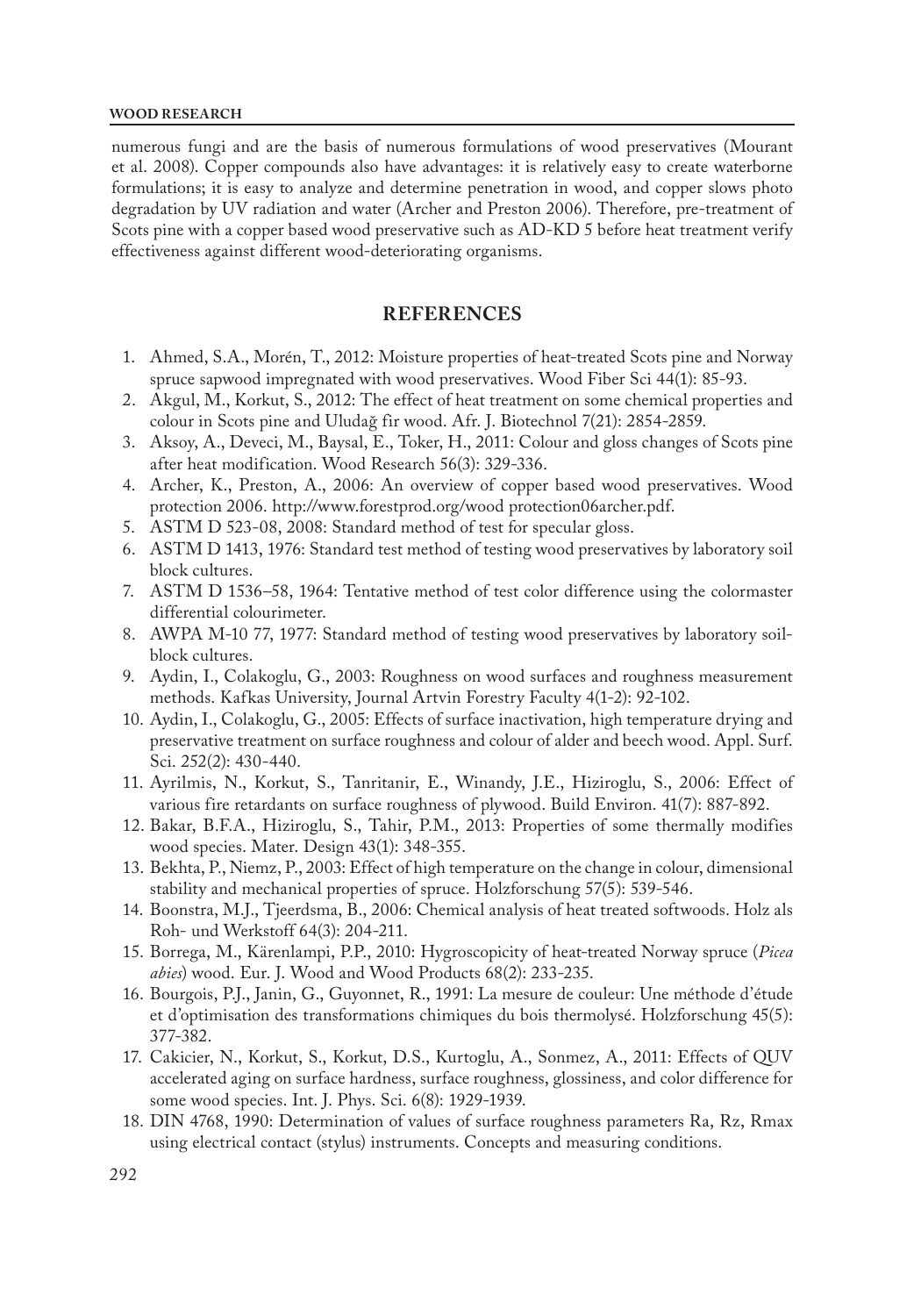- 19. Dundar, T., As, N., Korkut, S., Unsal, O., 2008: The effect of boiling time on the surface roughness of rotary-cut veneers from Oriental beech (*Fagus orientalis* L.). J. Mater. Process Tech. 199(1-3): 119-123.
- 20. Dwianto, W., Tanaka, F., Inoue, M., Norimoto, M., 1996: Crystallinity changes of wood by heat or steam treatment. Wood Research Japan 83: 47-49.
- 21. Esteves, B.M., Marques, A.V., Domingos, I., Pereira, H., 2008a: Heat-induced colour change of pine (*Pinus pinaster*) and eucalypt (*Eucalyptus globulus*) wood. Wood Sci. Technol. 42(5): 369-384.
- 22. Esteves, B.M., Domingos, I.J., Pereira, H.M., 2008b: Pine modification by heat treatment in air. Bioresources 3(1): 142-154.
- 23. Falkehag, S.I., Marton, J., Adler, E., 1966: Chromophores in Kraft lignin. In: Lignin Structure and Reactions. Ed. Marton, J. Am. Chem. Soc\_: Washington D. C., EUA. Pp 75-89.
- 24. Forsman, S., 2008: Heat treated wood- The concept house development. MS.c Thesis, Luleå University of Technology, 107 pp.
- 25. Freeman, M.H., McIntyre, C.R., 2008: A comprehensive review of copper based wood: with a focus on new micronized or dispersed copper systems. Forest Prod. J. 58(11): 6-27.
- 26. Grelier, S., Castellan, A., Kamdem, D.P., 2000: Photo-protection of copper amine treated wood. Wood Fiber Sci. 32(2): 196-202.
- 27. Gunduz, G., Korkut, S., Korkut, D.S., 2008: The effects of heat treatment on physical and technological properties and surface roughness of Camiyani black pine (*Pinus nigra* Arn. subsp. *pallasiana* var. *pallasiana*) wood. Bioresource Technol. 99(7): 2275-2280.
- 28. Hillis, W.E., 1984: High temperature and chemical effects on wood stability. Wood Sci. Technol. 18(4): 281-293.
- 29. Hiziroglu, S., 1996: Surface roughness analysis of wood composites: A stylus method. Forest Prod. J. 46(7-8): 67-72.
- 30. Hiziroglu, S., Graham, S., 1998: Effect of press closing time and target thickness on surface roughness of particleboard. Forest Prod. J. 48(3): 50-54.
- 31. Jämsä, S., Viitaniemi, P., 2001: Heat treatment of wood- Better durability without chemicals. In: AO Rapp, ed. Review on heat treatments of wood, 9 February 2001. Cost action E22. Proceedings of Special Seminar, Antibes, France. BFH, Hamburg, Germany. Pp 17-22.
- 32. Kamdem, D.P., Pizzi, A., Jermannaud, A., 2002: Durability of heat-treated wood. Holz als Roh- und Werkstoff 60(1): 1-6.
- 33. Kartal, S.P., Hwang W., Imamura,Y., 2007: Water absorption of boron-treated and heatmodified wood. J. Wood Sci. 53(5): 454-457.
- 34. Kocaefe, D., Poncsak, S., Boluk, Y., 2008: Effect of thermal treatment on the chemical composition and mechanical properties of birch and aspen. Bioresources 3(2): 517-537.
- 35. Korkut, D.S., Guller, B., 2008: The effects of heat treatment on physical properties and surface roughness of red-bud maple (*Acer trautvetteri* Medw.) wood. Bioresource Technol. 99(8): 2846-2851.
- 36. Korkut, D.S., Korkut, S., Bekar, I., Budakcı, M., Dilik, T., Cakıcıer, N., 2008: The effects of heat treatment on the physical properties and surface roughness of Turkish hazel (*Corylus colurna* L.) wood. Int. J. Mol. Sci. 9(9): 1772-1783.
- 37. Korkut, D.S., Hiziroglu, S., Aytin, A., 2013: Effect of heat treatment on surface chracteristics of wild cherry wood. Bioresources 8(2): 1582-1590.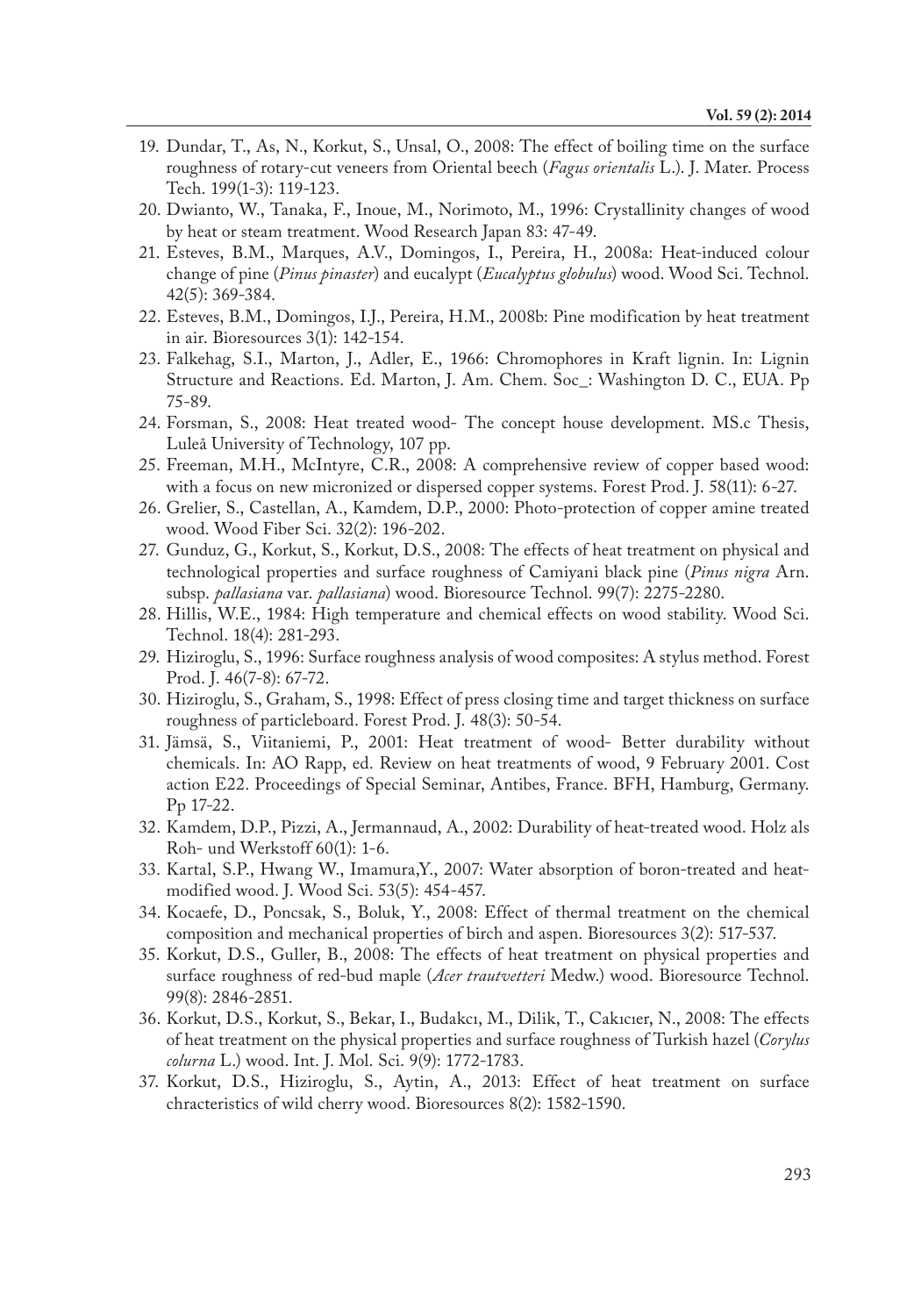- 38. Korkut, S., 2008: The effects of heat treatment on some technological properties in Uludag fir (*Abies bornmuelleriana* Mattf.) wood. Build Environ. 43(4): 422-428.
- 39. Korkut, S., Alma M.H., Elyildirim, Y.K., 2009: The effects of heat treatment on physical and technological properties and surface roughness of European Hophornbeam (*Ostrya carpinifolia* Scop.) wood. Afr. J. Biotechnol. 8(20): 5316-5327.
- 40. Korkut, S., Hiziroglu, S., 2009: Effect of heat treatment on mechanical properties of hazelnut wood (*Corylus colurna* L.). Mater. Design 30(5): 1853-1858.
- 41. Li, X., Cai, Z., Mou, Q., Wu, Y., Liu, Y., 2011: Effects of heat treatment on some physical properties of douglas fir (*Pseudotsuga menziesii* Mirb. (FRANCO)) wood. Advanced Materials Research 197-198: 90-95.
- 42. Matsuo, M., Yokoyama, M., Umemura, K., Gril, J., Yano, K., Kawai, S., 2010: Color changes in wood during heating: Kinetic analysis by applying a time-temperature superposition method. Appl. Physc. A 99(1): 47-52.
- 43. Metsä-Kortelainen, S., Antikainen, T., Viitaniemi, P., 2006: The water absorption of sapwood and heartwood of Scots pine and Norway spruce heat-treated at 170°C, 190°C, 210°C and 230°C. Holz als Roh- und Werkstoff 64(3): 192-197.
- 44. Mazela, B., Zakrsewski, R., Grzeskowiak, W., Cofta, G., Bartkowiak, M., 2003: Preliminary research on the biological resistance of thermally modified wood. In: Abstracts of the First European Conference on Wood Modification. Ghent, Belgium.
- 45. Militz, H., 2002: Thermal treatment of wood: European processes and their background. In: International Research Group on Wood Preservation. Section 4-Processes, No. IRG/ WP 02-40241.
- 46. Mitsui, K., Takada, H., Sugiyama, M., Hasegawa, R., 2001: Changes in the properties of light-irradiated wood with heat treatment: Part 1. Effect of treatment conditions on the change in color. Holzforschung 55(6): 601-605.
- 47. Mitsui, K., Murata, A., Kohara, M., Tsuchikawa, S., 2003: Colour modification of wood by light-irradiation and heat treatment. In: Abstracts of the First European Conference on Wood Modification, Belgium. Pp 43-52.
- 48. Mourant, D., Qing Yang, D., Riedl, B., Roy, C., 2008: Mechanical properties of wood treated with PF-pyrolytic oil resins. Holz als Roh- und Werkstoff 66(3): 163-171.
- 49. Mummery, L., 1993: Surface texture analysis. The handbook. Muhlhausen, Germany: Hommelwerke, 106 pp.
- 50. Obataya, E., Tanaka, F., Norimoto, M., Tomita, B., 2002: Hygroscopicity of heat-treated wood I- Effects of after-treatments on the hygroscopicity of heat-treated wood. Mokuzai Gakkaishi 46(2): 77-87.
- 51. Ozgenc, O., Hiziroglu, S., Yildiz, U.C., 2012: Weathering properties of wood species treated with different coating applications. Bioresources 7(4): 4875-4888
- 52. Pincelli, A.L.P.S.M., De Moura, L.F., Brito, J.O., 2012: Effect of thermal rectification on colors of *Eucalyptus saligna* and *Pinus caribaea* woods. Maderas. Ciencia y Tecnol. 14(2): 239-248.
- 53. Renmei, G., Xiaohui, Z., 1995: Effect of steam aporizing time on the performance of wood humidity sorption. Journal of Forestry Science and Technology 20(4): 46-47.
- 54. Sailer, M., Rapp, A., Leithoff, H., 2000: Improved resistance of Scots pine and spruce by application of an oil-heat treatment. In: International Research Group Wood Preservation. Section 4-Processes N° IRG/WP 00-40162.
- 55. Simsek, H. Baysal, E., Yilmaz, M., Culha, F., 2013: Some mechanical properties of wood impregnated with boron and copper based chemicals. Wood Research 58(3): 495-504.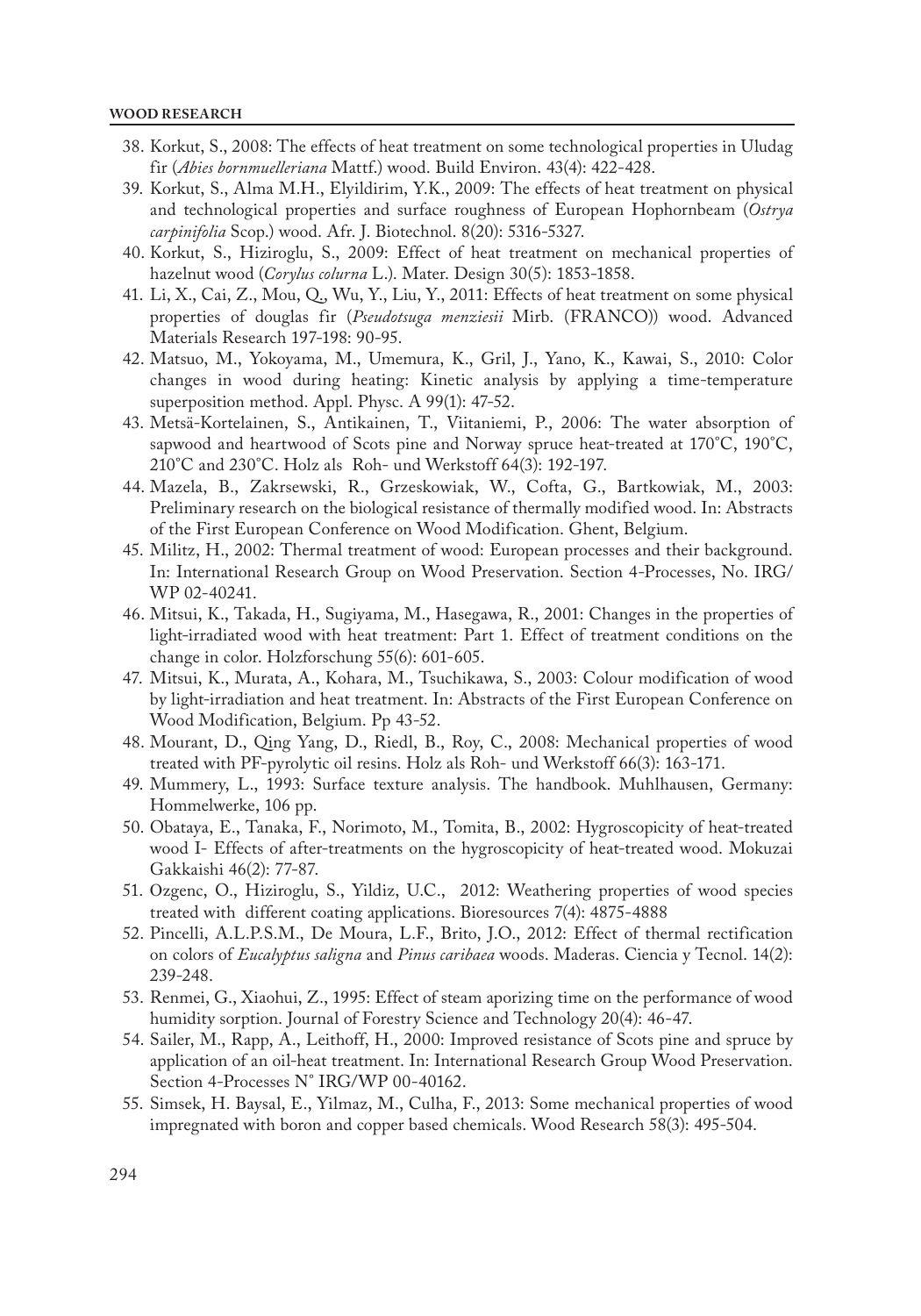- 56. Stamm, A.J., Hansen, L.A., 1973: Minimizing wood shrinkage and swelling: effect of heating in various gases. Ind. Eng. Chem. 29(7): 831-833.
- 57. Sundqvist, B., 2004: Colour changes and acid formation in wood during heating. Doctoral Thesis, Luleå University of Technology, Sweden, 75 pp.
- 58. Tejada, A., Okuyama, T., Yamamoto, H., Yoshida, M., 1997: Reduction of growth stresses in log by direct heat treatment: Assessment of a commercial scale operation. Forest Prod. J. 47(9): 86-93.
- 59. Temiz, A., Yildiz, U.C., Aydin, I., Eikenes, M., Alfredsen, G., Colakoglu, G., 2005: Surface roughness and colour characteristics of wood treated with preservatives after accelerated weathering test. Appl. Surf. Sci. 250(1-4): 35-42.
- 60. Thermowood Association, 2003: ThermoWood Handbook, 21 pp.
- 61. Tjeerdsma, B.F., Boonstra, M., Pizzi, A., Tekely, H., Millitz, H., 1998: Characterisation of thermally modified wood: Molecular reasons for wood performance improvement. Eur. J. Wood Wood Prod 56(3): 149-153.
- 62. TS 2474, 1976: Wood-determination of ultimate strength in static bending.
- 63. Unsal, O., Ayrilmis, N., 2005: Variations in compression strength and surface roughness of heat-treated Turkish river red gum (*Eucalyptus camaldulensis*) wood. J. Wood Sci. 51(4): 405-409.
- 64. Vukas, N., Horman, I., Hajdarević, S., 2010: Heat treated wood. 14th International Research/Expert Conference "Trends in the Development of Machinery and Associated Technology" TMT 2010, Mediterranean Cruise, 11-18 September.
- 65. Winandy, J.E., 1988: Effects of treatment and redrying on mechanical properties. In Proc. of Conf. on Wood Protection and the Use of Treated Wood in Construction. In: M. Hamel, ed. Memphis, TN, Oct 28-30, 1987 by Forest Prod. Res. Soc., Madison, WI, 54-62 pp.
- 66. Won, K., Kim, T., Hwang, K., Chong, S., Hong, N., Byeon, H., 2012: Effect of heat treatment on the bending strength and hardness of wood. Journal of the Korean Wood Science and Technology 40(5): 303-310.
- 67. Yildiz, S., 2002: Physical, mechanical, technological, and chemical properties of *Fagus orientalis* and *Picea orientalis* wood treated by heating. Ph.D Thesis, Blacksea Technical University, Trabzon, Turkey, 245 p.
- 68. Yalinkilic, M.K., Ilhan, R., Imamura, Y., Takahashi, M., Demirci, Z., Yalinkilic, A.C., Peker, H., 1999: Weathering durability of CCB-impregnated wood for clear varnish coatings. J. Wood Sci. 45(6): 502-514.
- 69. Yongdong, Z., Xiaomei, J., 2006: Development and application of heat-treatment techniques for lumber. China Wood Industry Journal 20(5): 1-3.
- 70. Zhang, X., 2003: Photo-resistance of alkylammonium compound treated wood. MS.c. Thesis. The University of British Colombia Vancouver, Canada, 154 pp.
- 71. Živković, V., Prša, I., Turkulin, H., Sinković, T., Jirouš-Rajković, V., 2008: Dimensional stability of heat treated wood floorings. Drvna Ind. 59(2): 69-73.